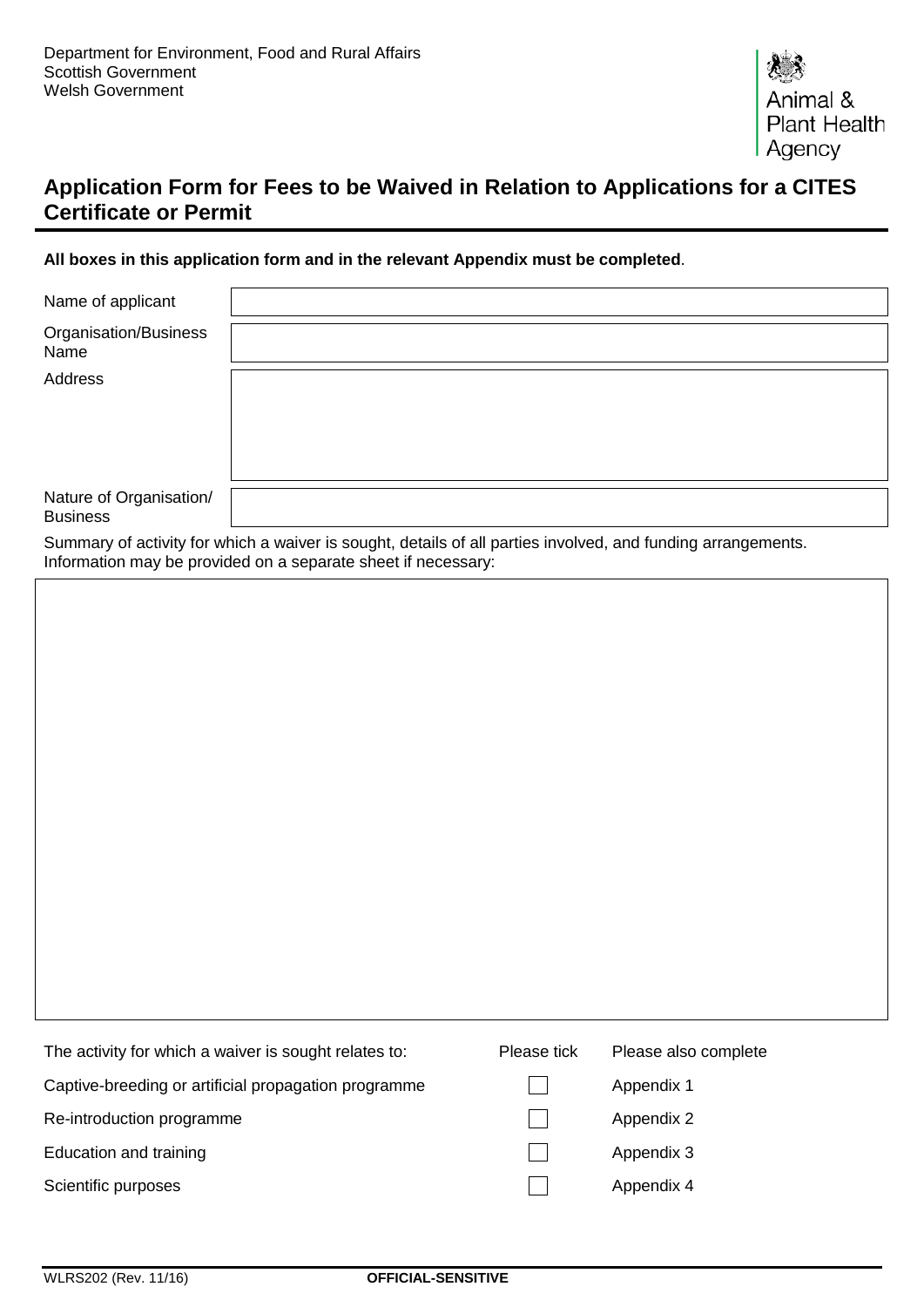I attach the necessary documentary evidence and I declare that all the particulars provided are to the best of my knowledge and belief correct.

| Signature                       |      |  |
|---------------------------------|------|--|
| Name in<br><b>BLOCK LETTERS</b> | Date |  |

#### **FAIR PROCESSING NOTICE**

Defra, the Scottish Government, the Welsh Government and the Food Standards Agency are Data Controllers in Common in respect of personal data processed by the Animal and Plant Health Agency (APHA). For the purposes and usage of the data by APHA and the data sharing arrangements, please see the APHA Personal Information Charter on GOV.UK. A hard copy of this can be provided if required; please contact your local APHA Field Service office. APHA will not permit any unwarranted breach of confidentiality or act in contravention of their obligations under the Data Protection Act 1998. APHA is an Executive Agency of the Department for Environment, Food and Rural Affairs and also works on behalf of the Scottish Government, Welsh Government and Food Standards Agency.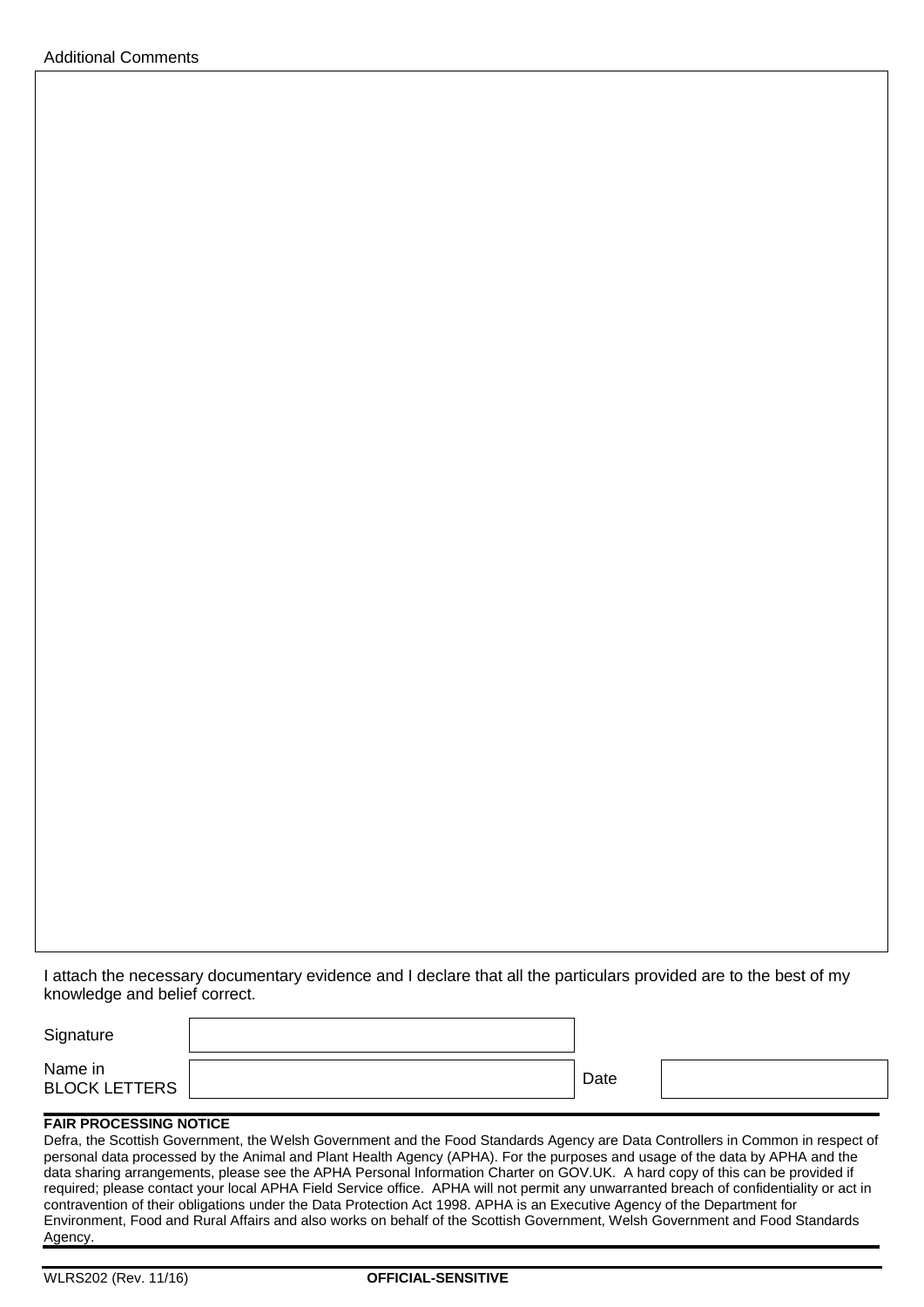#### **Appendix 1 - Captive-breeding or artificial propagation programmes**

| Question                                                                                                                  | Yes | No |
|---------------------------------------------------------------------------------------------------------------------------|-----|----|
| 1. Is the activity for which a waiver is sought undertaken in the course of a trade or business<br>carried on for profit? |     |    |
| 2. Will the activity bring conservation benefits to the species in the wild to which the specimen<br>belongs?             |     |    |
| 3. Is the specimen required to meet programme objectives?                                                                 |     |    |
| 4. Will outputs be used to in any way in relation to commercial activities?                                               |     |    |
| 5. Has the specimen(s) been legally acquired? *                                                                           |     |    |
| 6. For projects involving overseas biodiversity, does the project have the support of donor and<br>recipient countries?   |     |    |
| 7. Is the specimen to be used in a recognised breeding programme?                                                         |     |    |
| 8. Is project supported by UK Government?                                                                                 |     |    |

\* Specimens which have been seized or confiscated by a regulatory authority and subsequently reallocated are considered to have been legally acquired for these purposes.

#### **Appendix 2 - Re-introduction programmes**

| <b>Yes</b> | No |
|------------|----|
|            |    |
|            |    |
|            |    |
|            |    |
|            |    |
|            |    |
|            |    |
|            |    |
|            |    |
|            |    |
|            |    |
|            |    |

\* Specimens which have been seized or confiscated by a regulatory authority and subsequently reallocated are considered to have been legally acquired for these purposes.